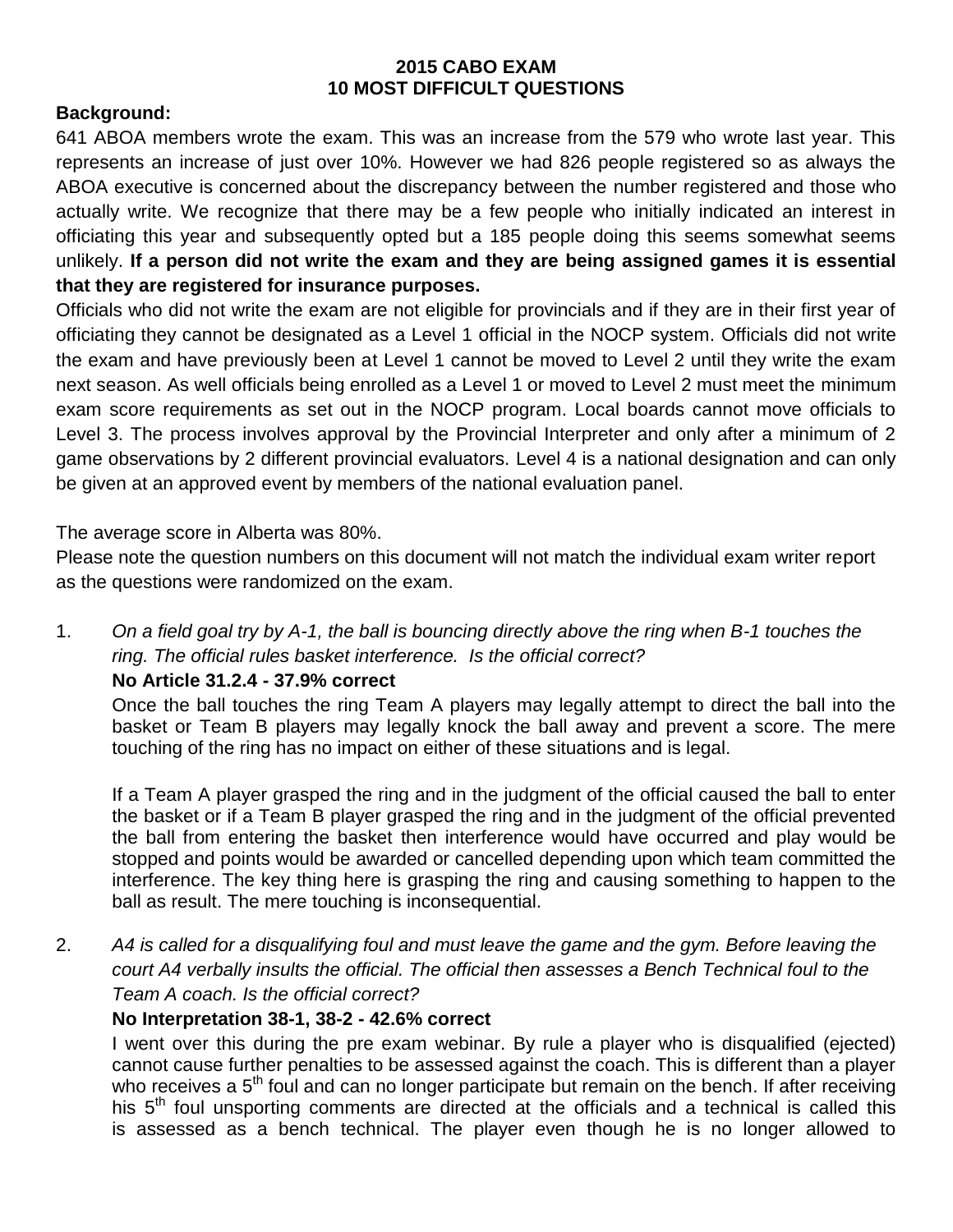participate remains a part of the bench and as such his comments/ behavior are open to sanction.

3. *A1 is in the act of shooting when A2 fouls B4. The ball is then released and enters the basket. Shall the goal count?*

# **No Article 10.4 - 57.9% correct**

This is a question that was designated by the exam writers as a level 1 question. It was thought to be rather easy so when more than 40% of the writers get it incorrect it should be of concern to local educators. If A2 sets an illegal screen allowing A1 to begin to gather the ball to shoot would it be fair to allow the attempt to be completed? Obviously not. There is no "continuation" on team control fouls if the ball is still in the shooter's hand.

4. *Dribbler A2 comes to a two foot stop, A2 then attempts a pass to A4. The pass is not touched by any other player on the court. A2 then picks up her own pass. The official calls a double dribble. Is the official correct?*

## **Yes Art.24.1.2 – 60.2% correct**

I received some inquiries about this question. People thought the question was designed to see if the writer thought that the scenario described was a travel and therefore encouraging people to answer no. This is not consistent with the goal of trying to assess rule knowledge. Asking if an illegal play is a travel or a double dribble isn't as important as testing if an official understands that a player cannot pass the ball to themselves. For clarification it is not a travel as by rule travelling involves the illegal movement of the pivot foot. In the question the player comes to a two foot stop so they have not designated a pivot foot. However even if they had come to stop and designated a pivot foot once they release the ball on a pass they no longer have a pivot foot because they are not in possession of the ball. It is an illegal or double dribble violation because by rule a player cannot after ending a dribble make a pass or fumble the ball and be the first to touch the ball.

5. *Before A-1's final free throw is released; B-1 enters the lane followed by A-2. Both were in a marked lane space. The try is unsuccessful. The official penalizes only the first violation. Is the official correct?*

## **No Article 43.3.3 – 63% correct**

If opponents on the free throw lane enter before the ball is released and the try is unsuccessful both violations are penalized and play would be resumed by using the possession arrow.

6. *A1 steals a pass by B1 near the centerline and A1 has no defenders in front of him as he is dribbling to the opponent's basket. Finishing his fast break A1 starts his act of shooting when B1 contacts his arm from behind in an attempt to block the shot. Officials call an* 

*unsportsmanlike foul on B1. Is this correct?*

## **No Interpretation 37-10 – 64.9% correct**

The question indicates that the foul occurred during the field goal attempt. By rule the breakaway or "clear path" situation has ended once the shot attempt began. The concept behind the automatic unsporting foul on breakaways is to prevent teams from committing fouls that prevent scoring attempts. A scoring attempt is taking place in the question so an unsporting foul isn't warranted unless there is excessive contact which isn't indicated in the question.